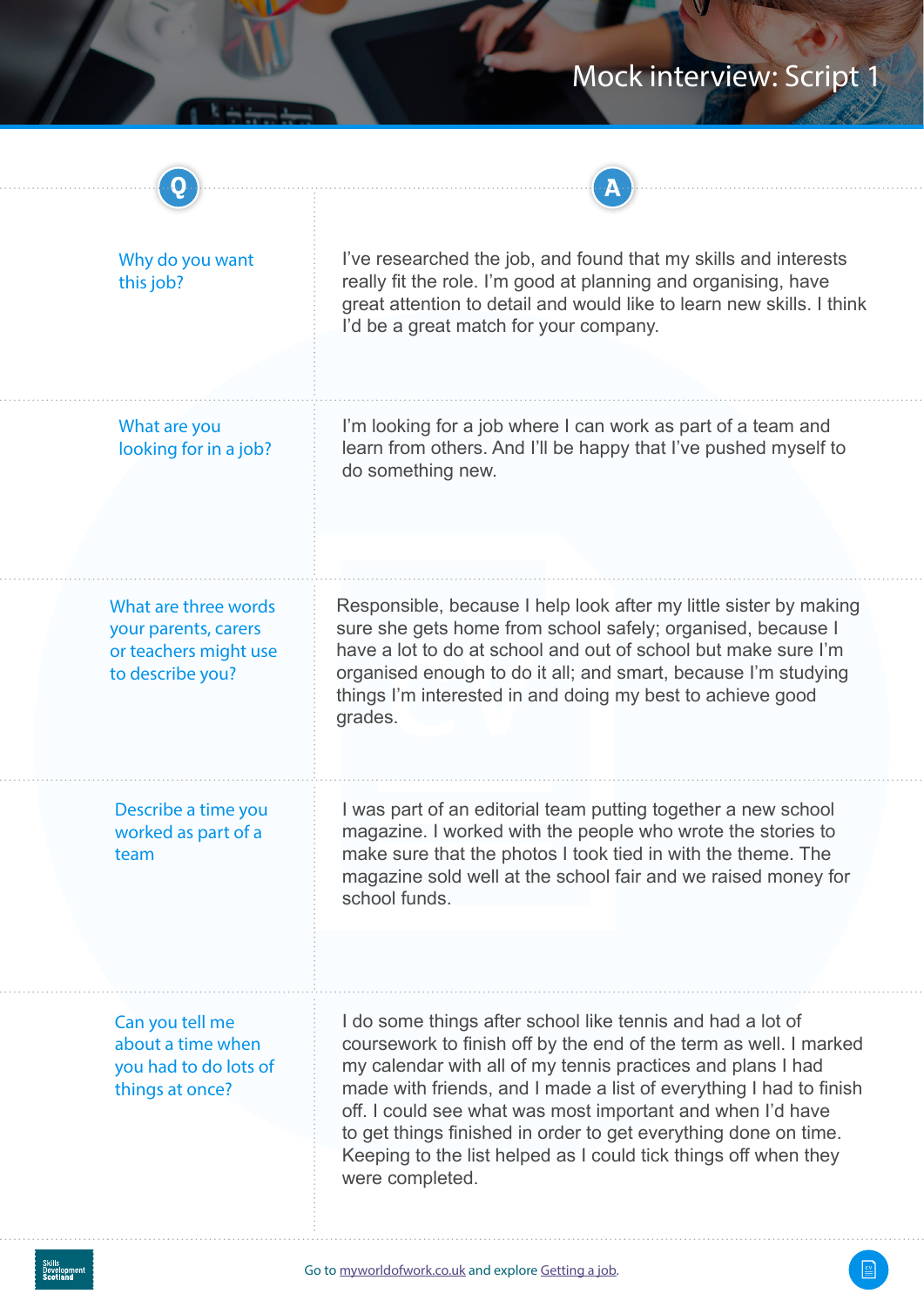| What makes you the<br>best person for this<br>job?                                            | I'd like to think I've shown you I've got the skills and experience<br>required for this job. I'm good at communicating and working<br>in teams. I'm good at solving problems; I'm flexible and enjoy<br>learning new things. From what I know, and what you've told me<br>about the job, I think I'd be an asset to your company.                                                                                                                                                        |
|-----------------------------------------------------------------------------------------------|-------------------------------------------------------------------------------------------------------------------------------------------------------------------------------------------------------------------------------------------------------------------------------------------------------------------------------------------------------------------------------------------------------------------------------------------------------------------------------------------|
| What's your<br>biggest weakness?                                                              | I sometimes act too quickly, but I've learned to make a thorough<br>checklist before I start a new task or project which means I don't<br>miss anything or rush into things without thinking them through.                                                                                                                                                                                                                                                                                |
| Have you ever had<br>to deal with being in<br>a team with people<br>you don't get on<br>with? | I work in a shop, and some people in my team weren't getting<br>on. I spoke to my boss about it and she called a meeting to<br>discuss the problems and we were able to talk them through in<br>the team. Things got a lot better after that.                                                                                                                                                                                                                                             |
| What do you like<br>to do in your spare<br>time?                                              | I'm part of a tennis team, as I said, and I really enjoy it. As well<br>as loving to play, it's meant I've made some good friends and<br>been part of a team. We have all been helping each other to<br>improve some of the skills we needed to work on and we've<br>been playing much better because of that. I also like to write for<br>the school paper and have to do research and interview people<br>which is fun. I like being with my friends as well and we go out<br>together. |
| Do you have any<br>questions to ask<br>me?                                                    | Yes. Can you tell me a bit about what training might be offered<br>in this role? What kind of opportunities are there for personal<br>development within your company?                                                                                                                                                                                                                                                                                                                    |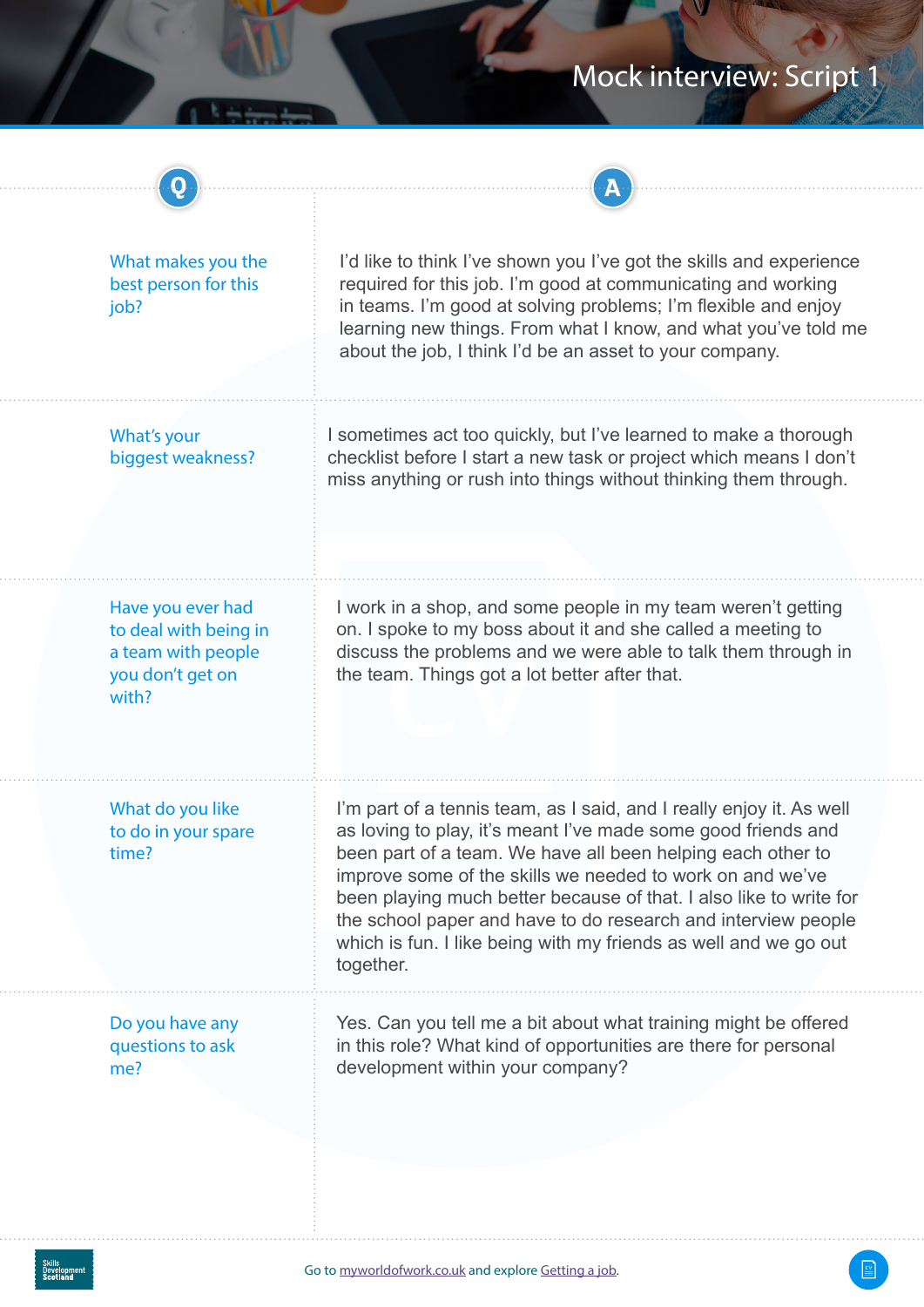| Why do you want<br>this job?                                                              | I think I could do it, and I need the money.                                                                                                                                                                                                                                                                                                                                   |
|-------------------------------------------------------------------------------------------|--------------------------------------------------------------------------------------------------------------------------------------------------------------------------------------------------------------------------------------------------------------------------------------------------------------------------------------------------------------------------------|
|                                                                                           |                                                                                                                                                                                                                                                                                                                                                                                |
| What are you<br>looking for in a job?                                                     | Just something that I don't hate doing I suppose.                                                                                                                                                                                                                                                                                                                              |
|                                                                                           |                                                                                                                                                                                                                                                                                                                                                                                |
| What are three words<br>your parents, carers<br>or teachers might use<br>to describe you? | Organised, responsible and smart? Because I think I am those<br>things.                                                                                                                                                                                                                                                                                                        |
| Describe a time you<br>worked as part of a<br>team                                        | I had to be part of a team for a project in school. I did a few bits<br>of work which I knew how to do and other people did the rest of<br>it, so we never had to do that much work.                                                                                                                                                                                           |
| Can you tell me<br>about a time when<br>you had to do lots of<br>things at once?          | I got given three different pieces of homework for the same<br>weekend I wanted to go to a party, so I had to do all of<br>them on the Sunday night as I wanted to use the Friday to<br>talk to my friends about how we'd get there and what we<br>were wearing - and I was too tired on Sunday morning!<br>There might have been a few mistakes but I handed<br>something in. |